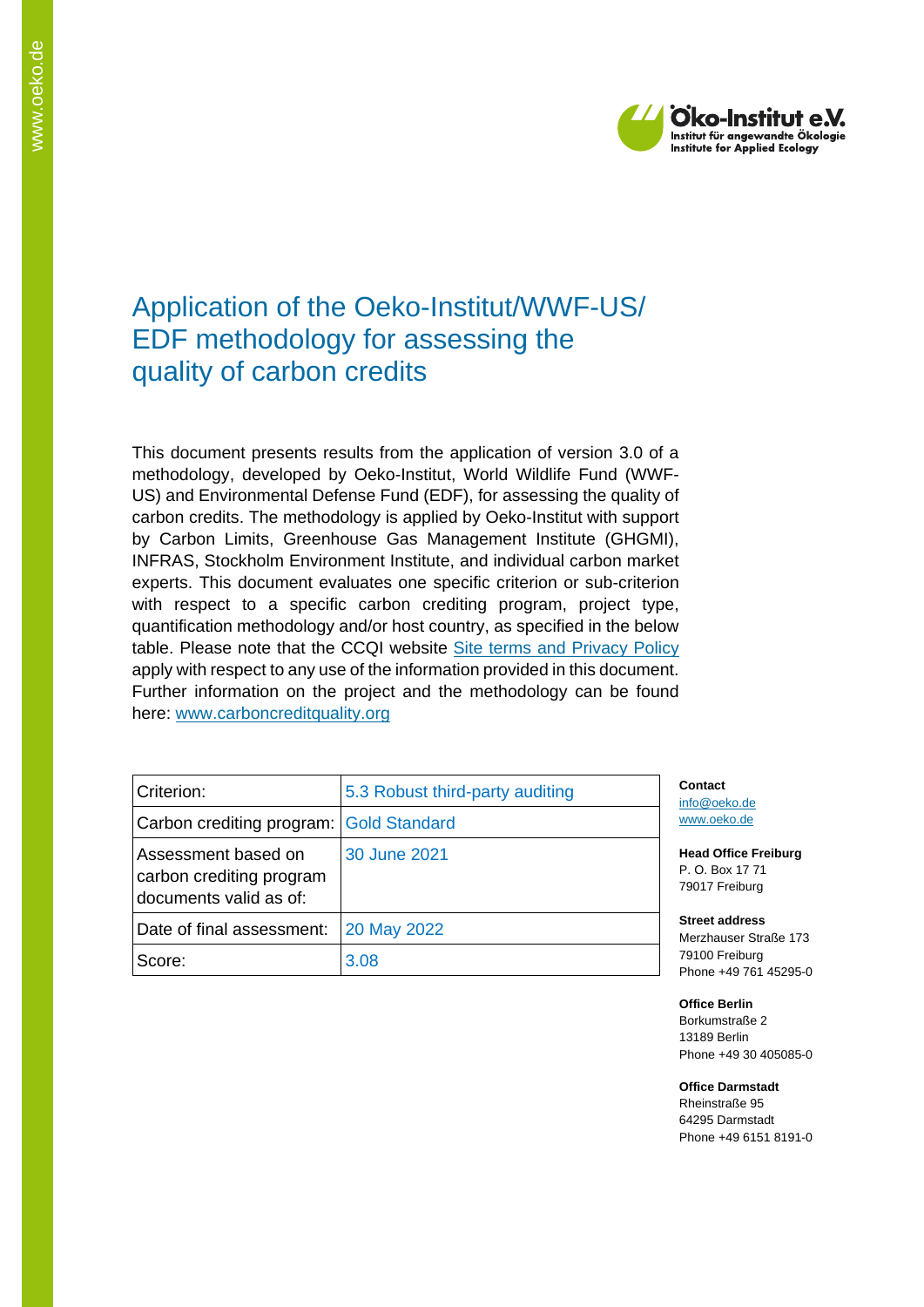# **Assessment**

## **Indicator 5.3.1**

### **Relevant scoring methodology provisions**

"The program requires that accredited third-party validation and verification entities assess the adherence of a project against all program provisions, including whether the design of the activity and the determination of emission reductions or removals conforms with all program provisions. This auditing must take place prior to the issuance of carbon credits."

### **Information sources considered**

- 1 Gold Standard Validation & Verification Body Requirements, Version 2.0, 14 January 2021. Available: [https://globalgoals.goldstandard.org/109-par-validation-verification-body](https://globalgoals.goldstandard.org/109-par-validation-verification-body-requirements/)[requirements/.](https://globalgoals.goldstandard.org/109-par-validation-verification-body-requirements/)
- 2 Gold Standard Principles & Requirements, Version 1.2, 2 October 2019. Available: [https://globalgoals.goldstandard.org/101-par-principles-requirements/.](https://globalgoals.goldstandard.org/101-par-principles-requirements/)

- Provision 1 Source 1, section 7.1.1.1, page 9: "All approved VVBs shall comply with the Requirements in this document and any other Gold Standard rules, requirements and policies such as Gender Policy of the GS4GG."
- Provision 2 Source 2, section 2.2.1, page 5: "Gold Standard Certified Project status is achieved by successfully undergoing Verification and performance review (Performance Certification), which means:
	- (a) The project has followed a Monitoring Plan approved at the time of Design Certification and has submitted Monitoring Report for Verification.
	- (b) The project and its Certified SDG Impacts have been validated and verified as required by an accredited, approved third party VVB.
	- (c) Following this, the project has been reviewed by Gold Standard and is subject to an over-arching independent review by the Gold Standard Technical Advisory Committee (TAC) and NGO Supporters.
	- (d) Any Certified SDG Impacts stated to have been achieved are real.
	- (e) A project may be issued Certified Impact Statements and Products such as Gold Standard Verified Emission Reductions (VERs). This is subject to successful Performance Certification of the Project's conformity to applicable Gold Standard Impact Quantification Methodology and Product Requirements."
- Provision 3 Source 2, section 5.1.14, page 23: "Validation includes a site visit by a VVB who assesses the up-front design and monitoring plan for a Project against applicable Requirements. This includes Validation of: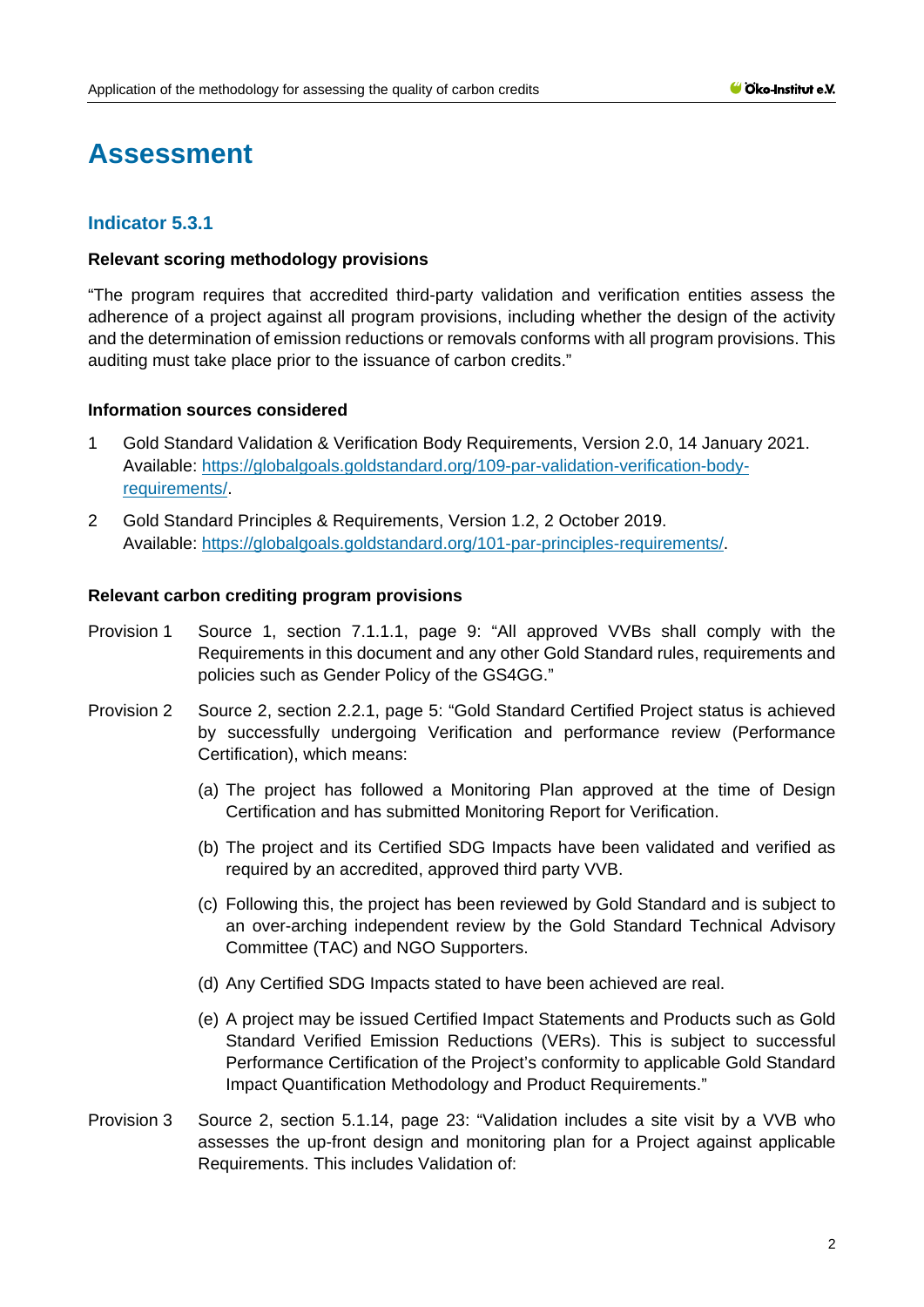(a) The Project Documentation including the Project Design Document and Monitoring & Reporting Plan, including any updates to the Key Project Information after Listed Status has achieved.

(b) Any supporting document and evidence to demonstrate conformity to all applicable Gold Standard Requirements."

Provision 4 Source 2, section 5.1.25, page 24: "Verification may start after:

(a) Project has achieved Gold Standard Certified Design status (it may also be combined with validation, see 'Combined Design and Performance Certification'), AND

(b) The Project Developer has contracted an eligible VVB, AND

(c) The Project Developer has submitted the Monitoring Report to the VVB, AND

(d) The Project Developer has notified Gold Standard of the commencement of Verification."

Provision 5 Source 2, section 5.1.26, page 24: "Verification includes a site visit by a VVB who assesses the following against all Gold Standard Requirements including applicable Activity Requirements, Gold Standard Methodology and Product Requirements:

(a) The Monitoring Report (including any updates in Annual Reports)

(b) All supporting evidence and documents included by the Project Developer to demonstrate conformity"

Provision 6 Source 2, section 5.1.36, page 25-26: "The positive conclusion of the Performance Review period shall result in Gold Standard Certified Project status, which means that:

> (a) The Project Documentation, supporting documentation and Verification Report are made public via the Impact Registry.

> (b) The Project can issue any Gold Standard Certified Products or Impact Statements upon payment of required fee

## **Assessment outcome**

Yes (3 Points).

## **Justification of assessment**

The above documentation clearly specifies that the indicator is fulfilled.

# **Indicator 5.3.2**

#### **Relevant scoring methodology provisions**

"Validation and verification entities are accredited by an International Accreditation Forum (IAF) member body or the CDM Executive Board (EB). The eligibility requirements of third-party validation and verification entities should be available on the program's website."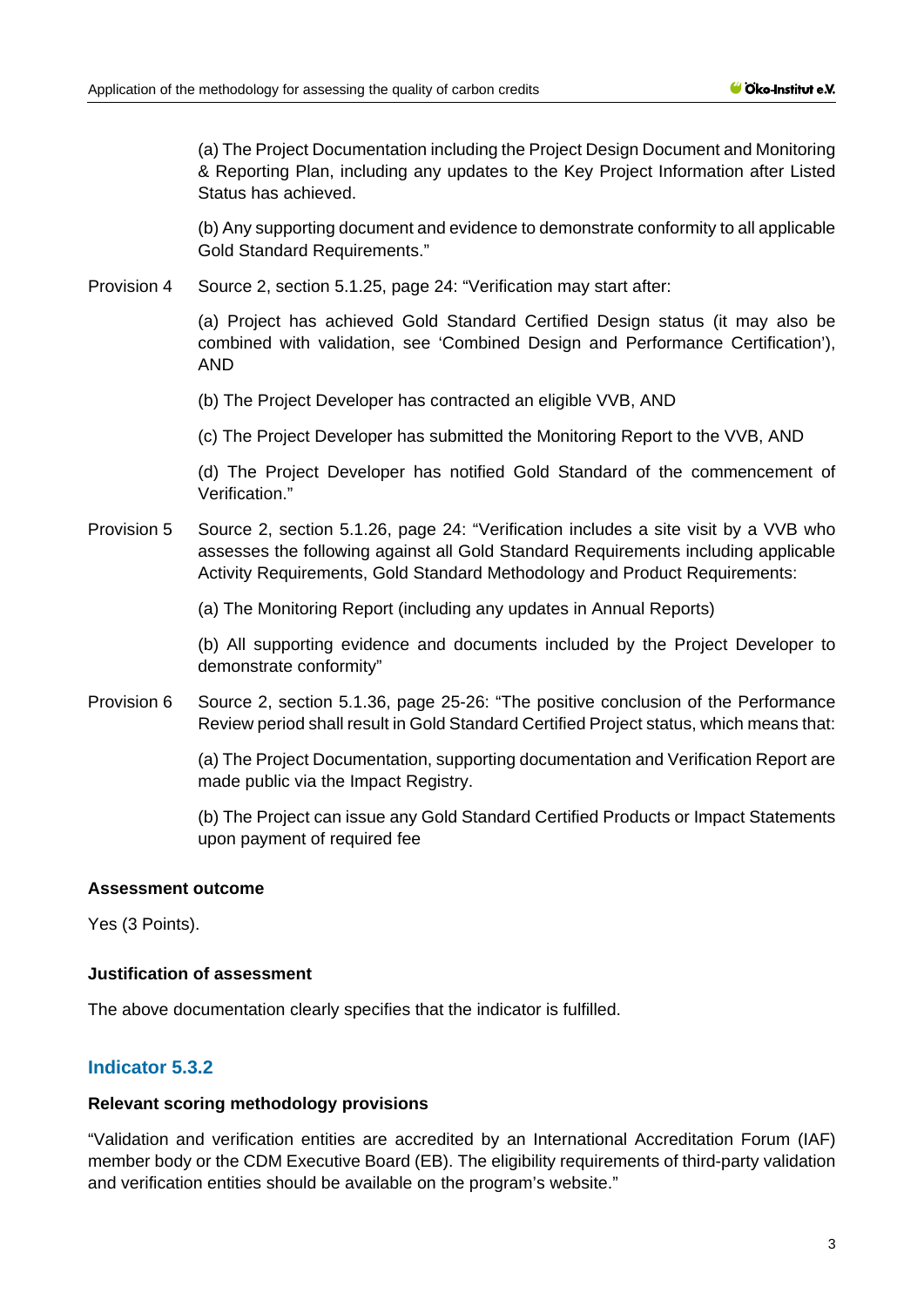## **Information sources considered**

1 Gold Standard Validation & Verification Body Requirements, Version 2.0, 14 January 2021. Available: [https://globalgoals.goldstandard.org/109-par-validation-verification-body](https://globalgoals.goldstandard.org/109-par-validation-verification-body-requirements/)[requirements/.](https://globalgoals.goldstandard.org/109-par-validation-verification-body-requirements/)

### **Relevant carbon crediting program provisions**

- Provision 1 Source 1, section 7.4.1.1, page 10: "To be eligible to become a GS VVB, a VVB must hold a valid accreditation that is recognised by Gold Standard. The recognised accreditation programmes<sup>2</sup> are
	- ISO 14065 for Greenhouse Gas activities accreditation offered under the ANSI-GS Accreditation Program
	- UNFCCC-CDM Accreditation (AIE or DOE status)
	- ASI FSC Certification Body status

Other accreditations may be recognised over time.

Note that certain accreditations provide access to specific certification pathways, as defined in Annexure A.

[Footnote2: Other accreditation programmes may be added to this list in due course (for example further ISO 14064/65 providers). Project developers and/or VVBs may request Gold Standard to investigate and decide whether to approve further such accreditation routes for a fee (Please contact Gold Standard Secretariat for applicable fee schedule). The decision is taken by the GS-TAC with a review period of 8 weeks.]"

#### **Assessment outcome**

No (0 Points).

## **Justification of assessment**

Some VVBs found online ([https://globalgoals.goldstandard.org/approved-auditors/\)](https://globalgoals.goldstandard.org/approved-auditors/) and listed as accredited by: Assurance Services International (ASI) and the Clean Energy Regulator (Australia) are not members of the International Accreditation Forum (IAF). The indicator is therefore not fulfilled.

## **Indicator 5.3.3**

#### **Relevant scoring methodology provisions**

"The program has in place standards, procedures or guidance that validation and verification entities must comply with in performing their auditing functions (e.g., validation and verification standards and procedures, audit manuals) to ensure consistent auditing practices under the program."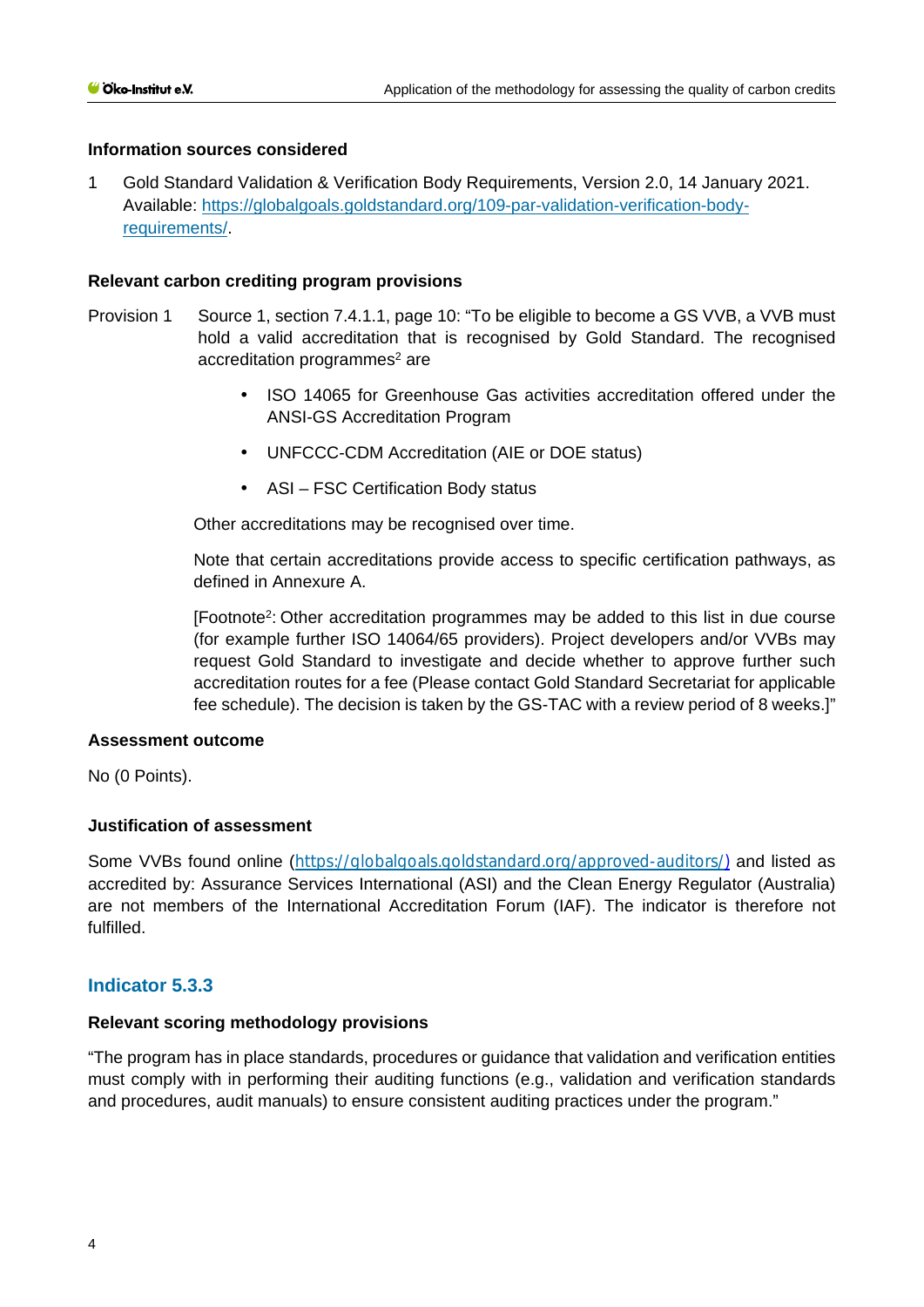## **Information sources considered**

1 Gold Standard Validation & Verification Body Requirements, Version 2.0, 14 January 2021. Available: [https://globalgoals.goldstandard.org/109-par-validation-verification-body](https://globalgoals.goldstandard.org/109-par-validation-verification-body-requirements/)[requirements/.](https://globalgoals.goldstandard.org/109-par-validation-verification-body-requirements/)

### **Relevant carbon crediting program provisions**

- Provision 1 Source 1, section "Summary", page 1: "This document contains Gold Standard Validation/Verification Body Requirements for certification under the Gold Standard for the Global Goals and earlier versions of Gold Standard. The principles, rules and requirements set out in this document are applicable to all VVBs and certification bodies that seek to conduct Validations and Verifications for certifying Gold Standard Projects and Programmes."
- Provision 2 Source 1, section 7.1.1.1, page 9: "All approved VVBs shall comply with the Requirements in this document and any other Gold Standard rules, requirements and policies such as Gender Policy of the GS4GG."
- Provision 3 Source 1, section 8, page 20: "VALIDATION AND VERIFICATION PROCESS AND REQUIREMENTS"

### **Assessment outcome**

Yes (1 Point).

## **Justification of assessment**

Section 8 of the Validation and Verification Body Requirements does not contain a summary statement identifying that it represents the required elements that a VVB must conduct in completing a validation or verification, but it details the process that must be followed throughout the section. The indicator is fulfilled.

# **Indicator 5.3.4**

#### **Relevant scoring methodology provisions**

"The validation and verification entities' auditing functions extend to the review of stakeholder consultations by evaluating whether public comments have been duly considered by the project."

#### **Information sources considered**

- 1 Gold Standard Validation & Verification Body Requirements, Version 2.0, 14 January 2021. Available: [https://globalgoals.goldstandard.org/109-par-validation-verification-body](https://globalgoals.goldstandard.org/109-par-validation-verification-body-requirements/)[requirements/.](https://globalgoals.goldstandard.org/109-par-validation-verification-body-requirements/)
- 2 Stakeholder Consultation and Engagement Requirements, Version 1.2, October 24th, 2019. Available: [https://globalgoals.goldstandard.org/102-par-stakeholder-consultation](https://globalgoals.goldstandard.org/102-par-stakeholder-consultation-requirements/)[requirements/.](https://globalgoals.goldstandard.org/102-par-stakeholder-consultation-requirements/)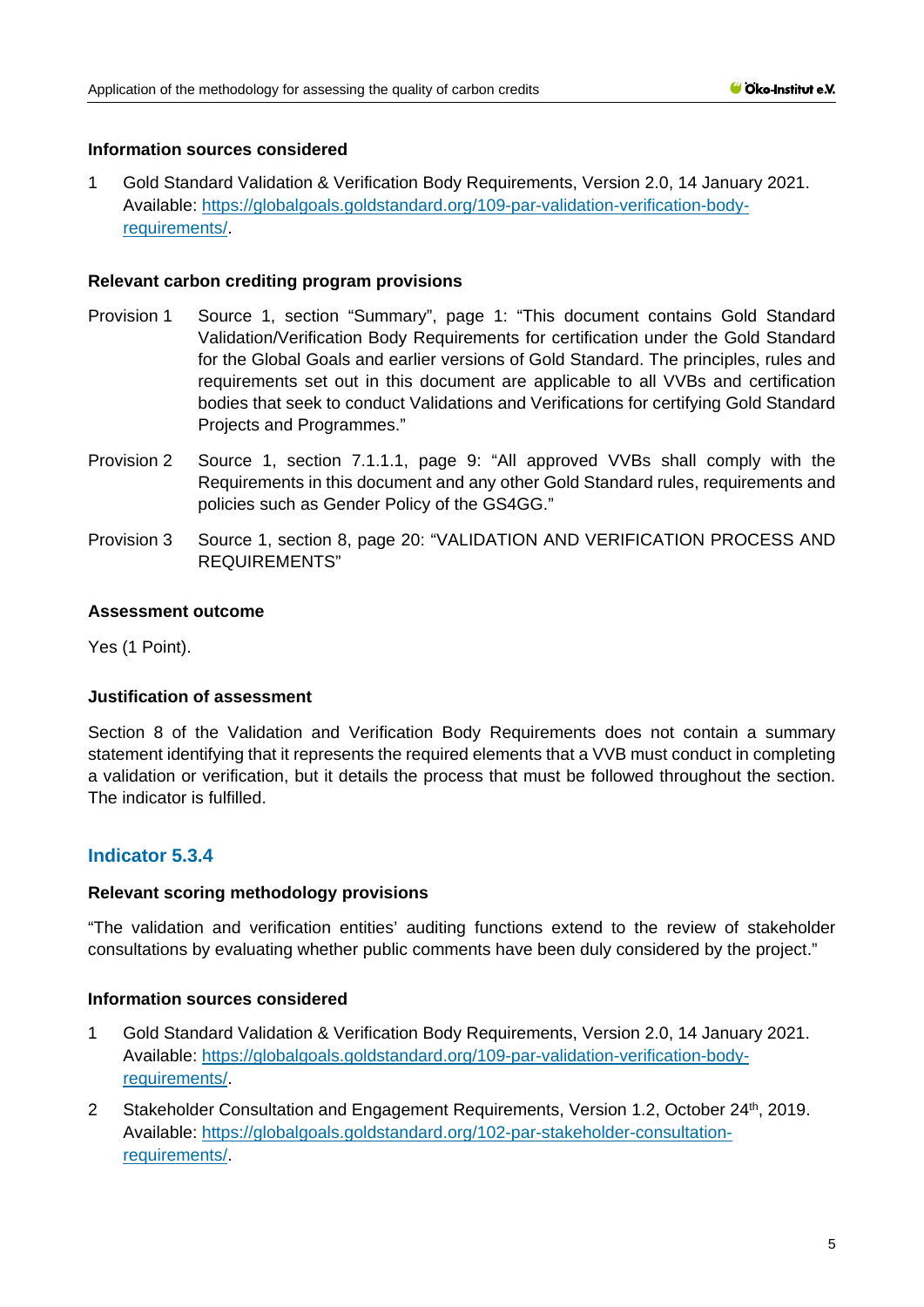## **Relevant carbon crediting program provisions**

Provision 1 Source 1, section 5.1.1.1, page 5-6: "b. All Gold Standard NGO Supporters and other stakeholders can support the stakeholder consultation process and may be invited to provide input for every project at defined points in the certification process.

[…]

e. The project shall have a Monitoring & Reporting Plan, based on the outcome of the Safeguarding Principles Assessment, SDG Impacts Assessment and Stakeholder Consultations. The monitoring parameters shall be regularly monitored, clearly reported on and independently validated/verified.

f. Independent, accredited validation & verification bodies shall verify that the project meets all rules and that all claims and any calculations are accurate. VVBs must be able to demonstrate and maintain impartiality while conducting validation and verification activities."

- Provision 2 Source 2, section 7.1.1, page 6: "All projects shall setup a formal input, feedback and grievance mechanism with the purpose of providing stakeholders with an opportunity to submit any feedback or raise grievances during the entire project life."
- Provision 3 Source 2, section 7.1.2, page 6: "The project shall discuss the potential options with stakeholders and agree on an appropriate method."
- Provision 4 Source 2, section 7.1.3, page 6: "At a minimum, Continuous Input and Grievance Expression Process Book shall be made available at an agreed location."
- Provision 5 Source 2, section 8.1.1, page 6: "The Project Developer shall apply a gender lens while assessing the relevance and appropriateness of the stakeholders' comments."
- Provision 6 Source 2, section 8.1.2, page 6: "The project shall consider the comments provided by the Stakeholders and report on how the comments have been accounted for. It may also involve changes in the project design, where appropriate. The Project Developer shall provide justifications when any comments have not been incorporated or addressed."
- Provision 7 Source 2, section 8.1.3, page 6: "The Stakeholders shall be provided with the feedback on how their comments have been taken into account as part of the stakeholder feedback round."
- Provision 8 Source 2, section 9.1.1, page 6: "Ongoing Monitoring & reporting roject Developer shall provide information in the annual and monitoring report, as applicable, for the following:

(a) Concerns that have been identified and raised by stakeholders during the stakeholder consultations and the mitigation measures put in place to address those.

(b) Any feedback given by stakeholders as part of the project's grievance mechanism"

#### **Assessment outcome**

Yes (1 Point).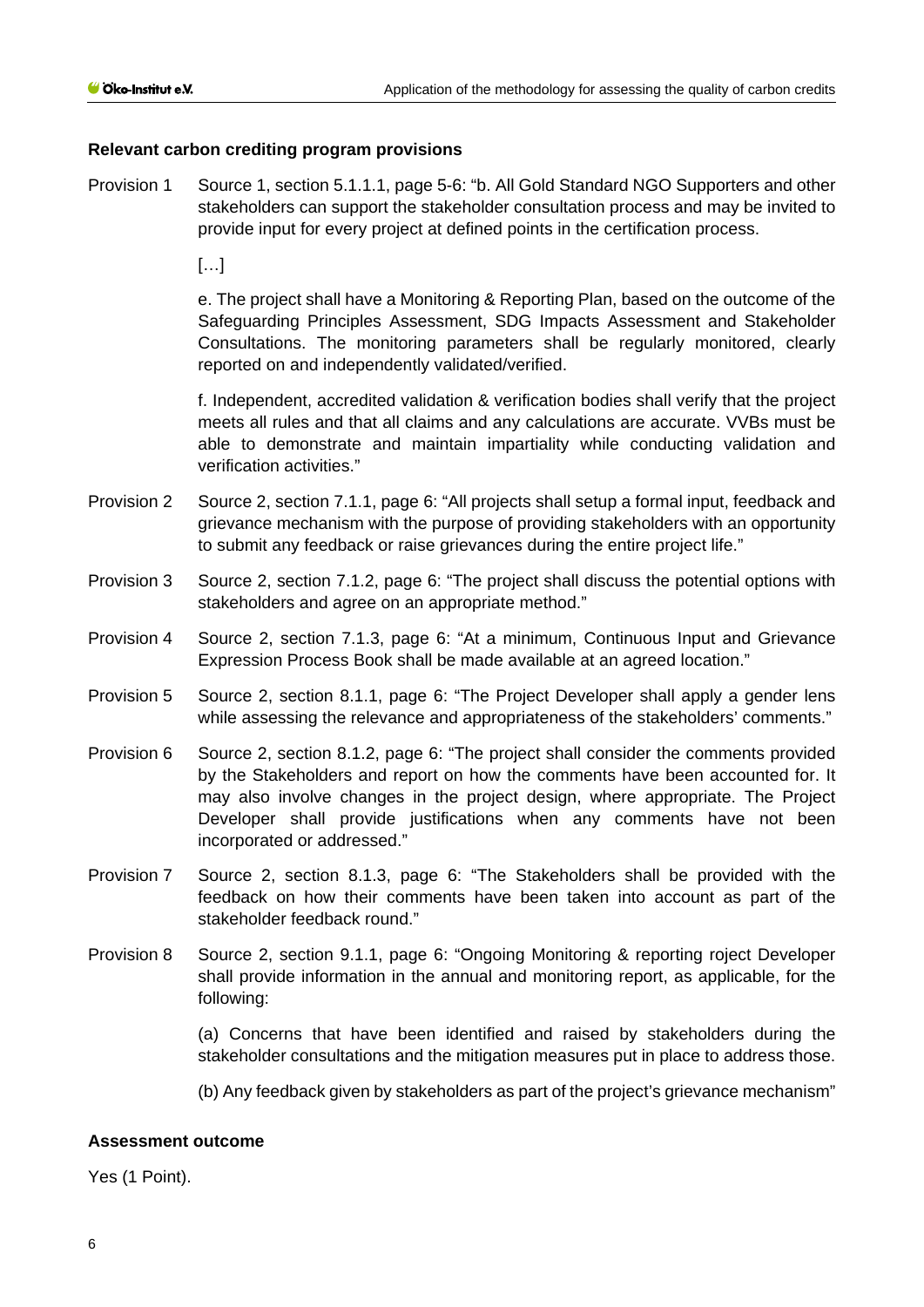## **Justification of assessment**

According to the Gold Standard Validation & Verification Body Requirements, the project validation and verification entities are required to audit the Stakeholder Consultations that have been included in the Monitoring & Reporting Plan (Provision 1). Stakeholder Consultations are incorporated robustly into the monitoring and reporting obligations (Provision 8) of project documentation for validation and verification bodies to review. The indicator is fulfilled.

# **Indicator 5.3.5**

### **Relevant scoring methodology provisions**

"The program has in place provisions which restrict a project owner's use of the same validation and verification entity. These restrictions, sometimes referred to as "rotation" provisions, may limit the frequency of audits (e.g., if an auditor provided the initial verification, then that auditor may not provide the subsequent verification), the total number of audits (e.g., an auditor may only perform verification for six consecutive years of the project, thereafter another auditor must perform verification), or the types of audits which may be performed by the same entity for the same project (e.g., if an auditor performed the validation, another auditor must perform verification). Programs may provide exceptions to such provisions as long as such exceptions are only granted in circumstances specified by the program. For example, geographic scarcity of auditors may necessitate the use of the same auditor for multiple verifications."

### **Information sources considered**

- 1 Gold Standard Principles & Requirements, Version 1.2, 2 October 2019. Available: [https://globalgoals.goldstandard.org/101-par-principles-requirements/.](https://globalgoals.goldstandard.org/101-par-principles-requirements/)
- 2 Rule Update: Validation and verification by same VVB (RU 2020 PR PR V1.2), 2 April 2020. Available: [https://globalgoals.goldstandard.org/ru-2020-validation-and-verification-by-same](https://globalgoals.goldstandard.org/ru-2020-validation-and-verification-by-same-vvb/)[vvb/.](https://globalgoals.goldstandard.org/ru-2020-validation-and-verification-by-same-vvb/)

- Provision 1 Source 1, 5.1.28, page 25: "Unless otherwise stated (for example in an applied Methodology or Product Requirements), the same VVB may undertake Validation and Verification of a given Project."
- Provision 2 Source 2, section 2.1, page 1: "The same VVB may undertake the validation/inclusion, verification, crediting period renewal, design change review for a given project seeking Gold Standard for Global Goals certification, irrespective of; Project, programmes or interventions Certification types and pathway, e.g. Gold Standard Certified Impact Statements or Products Project scale, e.g. micro, other scales (large and small scale)"
- Provision 3 Source 2, section 2.2, page 2: "If the same VVB wishes to perform verification of a given project/PoA for which they have performed validation activity (including the inclusion of VPA/CPA, renewal of crediting period, design change review), the VVB shall ensure that the integrity and impartiality of the verification audit are maintained. In such cases, the VVB shall meet the following requirements: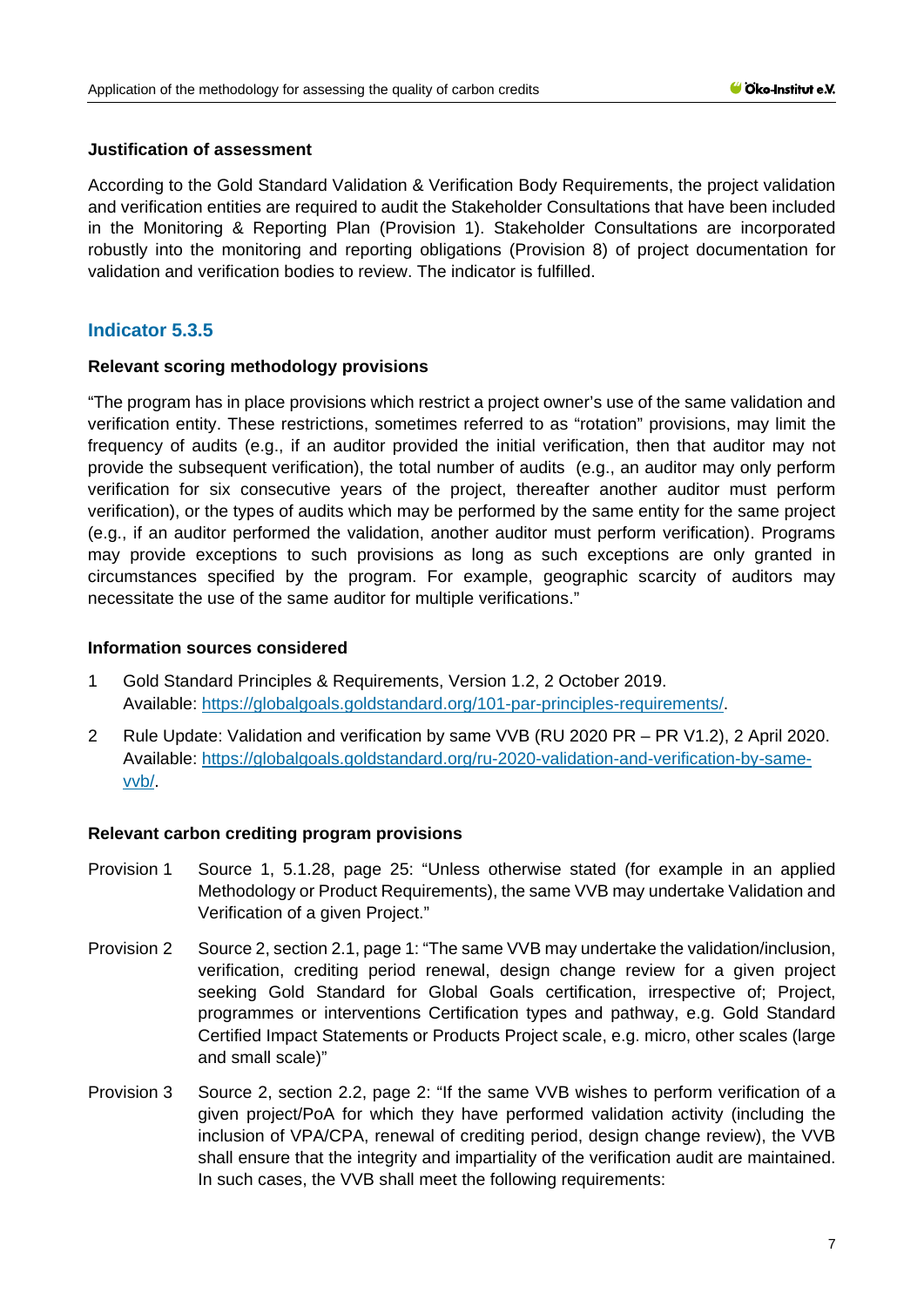- 1) The VVB shall ensure that the entire verification audit team, including the lead auditors, auditors and sectoral experts, are different from the team that performed the validation activity (including the inclusion of VPA/CPA, renewal of crediting period, design change review).
- 2) The VVB shall transparently disclose in the verification report that the same VVB has performed validation activity (including the inclusion of VPA/CPA, renewal of crediting period, design change review) for the given project/PoA. The VVB shall disclose the details of the audit team, including names of all the team members and their roles in the previous audit performed by the same VVB."

### **Assessment outcome**

No (0 Points).

## **Justification of assessment**

The Gold Standard Principles & Requirements allow that the same VVB may undertake Validation and Verification of a given Project (Provision 1 and Provision 2). The Rule Update "Validation and verification by same VVB" introduces requirements for VVBs that wish to perform verification for the project/PoAs for which they have performed the validation activity in the past. These rule updates include provisions that set conditions under which the same validation and verification entity may be used: The provisions require an entirely different team of entities conduct the validation and verification (Provision 3). The requirements of the indicator state that restrictions must exist to limit the use of the same validation and verification entity, so the requirement to change the composition of the VVB team does not satisfy this indicator.

## **Indicator 5.3.6**

#### **Relevant scoring methodology provisions**

"The program provisions as set out in the standards, procedures or guidance for validation and verification entities, or otherwise indicated in the normative program documents, require that audit reports from validation and verification entities include at least:

- Details of audit dates
- $\hat{\mathbf{r}}$ Locations and scope of auditing
- $\ddot{\phantom{a}}$ The team composition of the validation and verification body
- Main findings t.
- Corrective action requests."  $\mathcal{L}^{\pm}$

#### **Information sources considered**

- 1 Monitoring report, 14 October 2020. Available: [https://globalgoals.goldstandard.org/t-perfcert](https://globalgoals.goldstandard.org/t-perfcert-monitoring-report/)[monitoring-report/.](https://globalgoals.goldstandard.org/t-perfcert-monitoring-report/)
- 2 Template Guide Monitoring Report, Version 1.1, 14 October 2020. Available: [https://globalgoals.goldstandard.org/standards/TGuide-PerfCert\\_V1.1-Monitoring-Report.pdf.](https://globalgoals.goldstandard.org/standards/TGuide-PerfCert_V1.1-Monitoring-Report.pdf)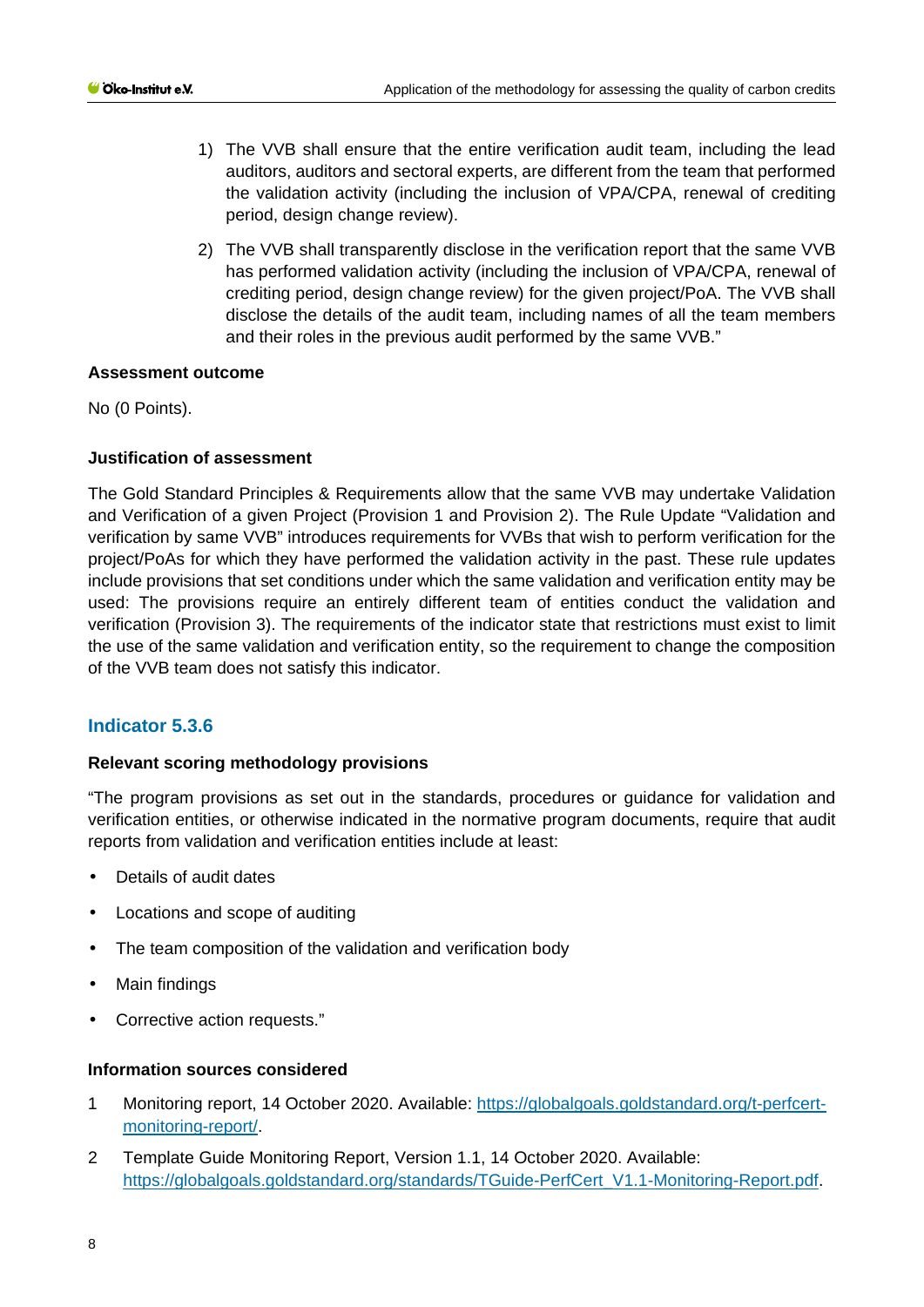- 3 GHG Emissions Reduction & Sequestration Product Requirements, Version 2.0, 1 April 2021. Available: [https://globalgoals.goldstandard.org/501-pr-ghg-emissions-reductions](https://globalgoals.goldstandard.org/501-pr-ghg-emissions-reductions-sequestration/)[sequestration/.](https://globalgoals.goldstandard.org/501-pr-ghg-emissions-reductions-sequestration/)
- 4 Clean Development Mechanism Validation and Verification Manual, Version 01, 28 November 2008. Available: [https://cdm.unfccc.int/Reference/Manuals/accr/accr\\_man01.pdf.](https://cdm.unfccc.int/Reference/Manuals/accr/accr_man01.pdf)

#### **Relevant carbon crediting program provisions**

Provision 1 Source 2, section A2, page 7: "Provide details of the physical/geographical location of the project activity, including:

> i. Physical address (host Party, region/state/province, city/town/community, street name and number)

> ii. a map, iii. if necessary, other information allowing for the unique identification of the project activity (e.g. geographic coordinates)"

- Provision 2 Source 2, section A4, page 7: "Provide the start and end dates (in DD/MM/YYYY DD/MM/YYYY) and length of the crediting period as given in approved PDD. If the CP start date is wrong in the PDD, the PDD must be updated with the correct information."
- Provision 3 Source 3, section 1.1.4, page 4: "Unless otherwise indicated in this document or associated documents, all projects applying these Requirements shall be consistent with applicable UNFCCC rules and requirements for Clean Development Mechanism (CDM) or Joint Implementation (JI) projects, as periodically updated."
- Provision 4 Source 4, paragraph 165, page 31: "The report shall:

(a) State the DOE's conclusions regarding the proposed CDM project activity's conformity with applicable CDM requirements;

(b) Give an overview of the validation activities carried out by the DOE in order to arrive at the final validation conclusions and opinion, including a general discussion of details captured by the validation protocol and conclusions related to CDM requirements;

(c) Reflect the results of the dialogue between the DOE and the project participants, as well as any adjustments made to the project design following stakeholder consultation. It shall reflect the responses to CARs and CLs, and discussions on and revisions to project documentation."

Provision 5 Source 4, paragraph 166, page 32: "The validation report shall provide at least the following:

(a) A summary of the validation process and its conclusions;

(b) All the DOE's applied approaches, "findings and conclusions, especially on: baseline selection, additionality, emission factors and monitoring"; [footnote: http://cdm.unfccc.int/Reference/Procedures/reg\_proc05\_v01.pdf]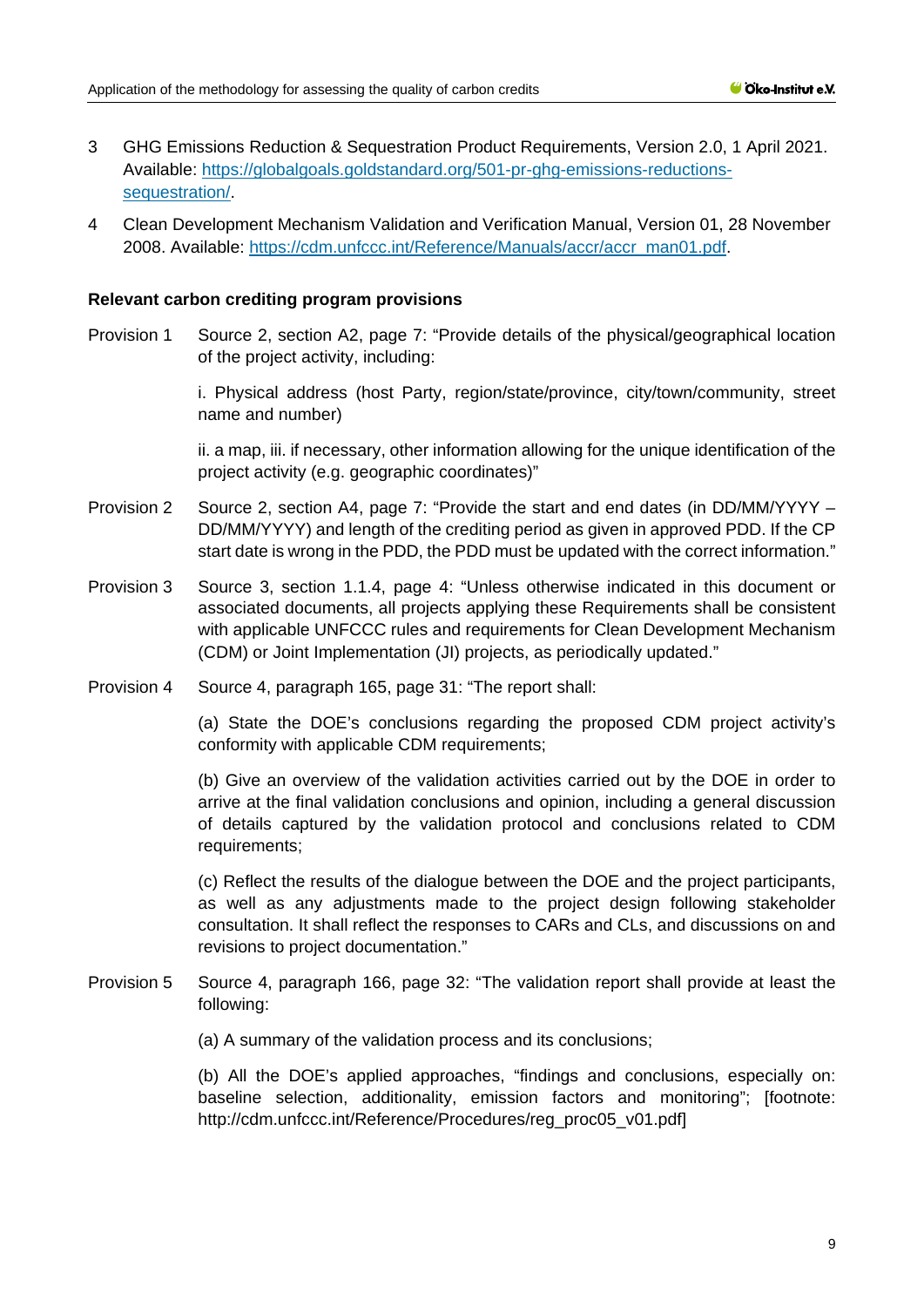(c) Information on the global stakeholders consultation carried out by the DOE prior to submitting the project for validation, including dates and how comments received have been taken into consideration by the DOE;

(d) A list of interviewees and documents reviewed;

(e) Details of the validation team;

(f) Information on quality control within the team/of the validation process;

(g) Appointment certificates or curricula vitae of the DOE's validation team members."

Provision 6 Source 4, paragraph 212, page 41: "The verification report shall provide the following:

(a) A summary of the verification process and the scope of verification;

(b) Details of the verification team;

(c) Findings of the desk review and site visit;

(d) All the DOE's findings and conclusions as to whether the proposed CDM project activity has been implemented in accordance with the PDD, the compliance of the monitoring plan with the monitoring methodology, the compliance of monitoring with the monitoring plan and assessment of data and calculation of GHG emission reductions;

(e) A list of each parameter specified by the monitoring plan and a clear statement on how the values in the monitoring report have been verified;

(f) Assessment and close out of any CARs, CLs or FARs issued to the project participants;

(g) Assessment of remaining issues from the previous verification period, if appropriate;

(h) Conclusion on the verified amount of emission reductions achieved."

#### **Assessment outcome**

No (0 Points).

#### **Justification of assessment**

The Template Guide – Monitoring Report identifies some of the relevant requirements (Provision 1 and Provision 2) and must be reviewed through validation/verification however this is distinct from the validation/verification report requirements. The GHG Emissions Reduction & Sequestration Product Requirements (Provision 3) identify that consistency with CDM rules are a fallback when not specified within the GS requirements for projects, but not for auditors. Greater specification identifying the provisions that auditors must follow and specific identification of the CDM guidance (or other external guidance) that should be followed should be directly linked within the Gold Standard Program provisions. Therefore, the indicator is not fulfilled.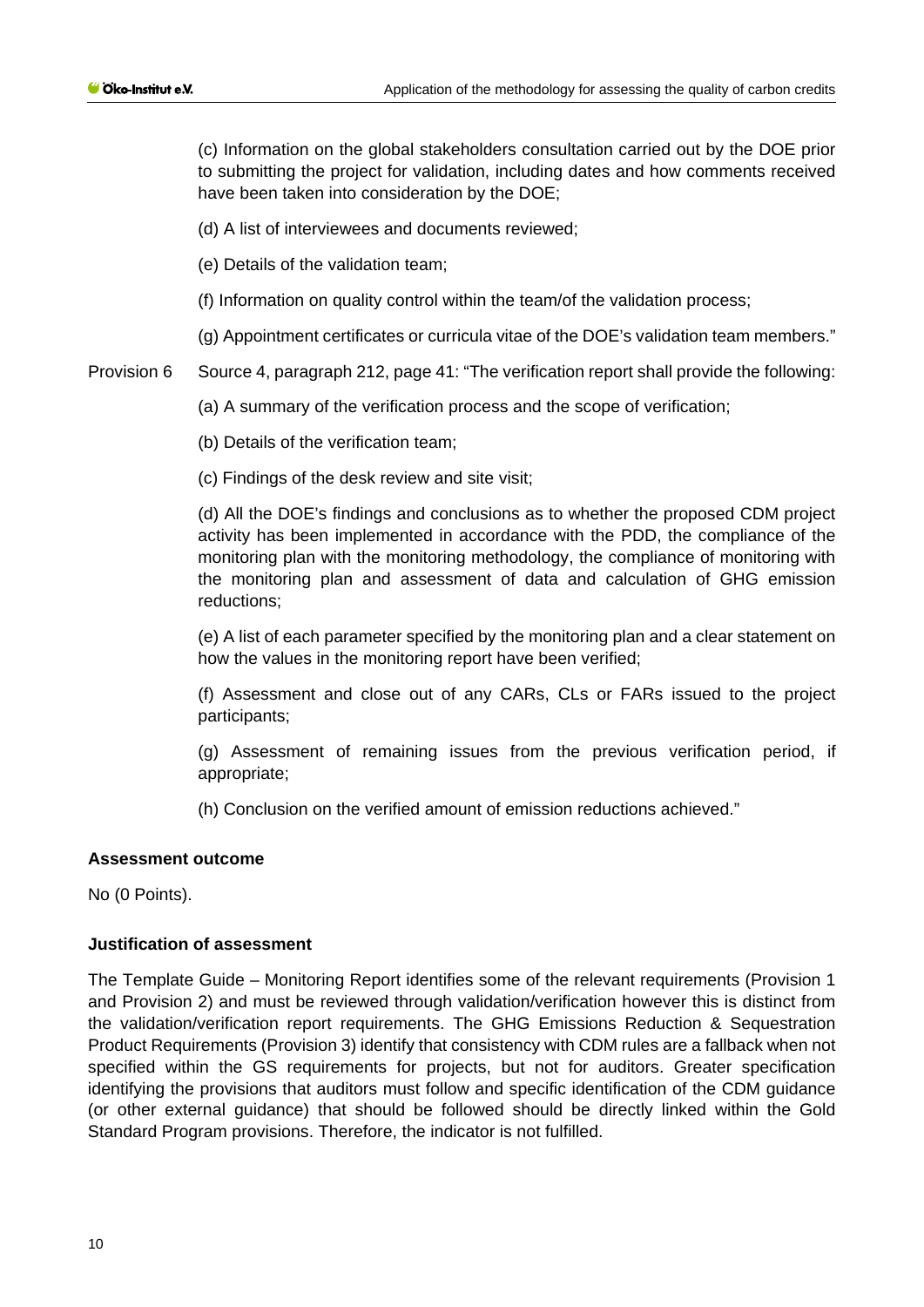# **Indicator 5.3.7**

## **Relevant scoring methodology provisions**

"The program has procedures in place to perform oversight of the validation and verification entities that have been approved under the program. Oversight should include review of individual project validation or verification reports and systematic monitoring of the validation and verification entity's job performance."

### **Information sources considered**

1 Gold Standard Validation & Verification Body Requirements, Version 2.0, 14 January 2021. Available: [https://globalgoals.goldstandard.org/109-par-validation-verification-body](https://globalgoals.goldstandard.org/109-par-validation-verification-body-requirements/)[requirements/.](https://globalgoals.goldstandard.org/109-par-validation-verification-body-requirements/)

### **Relevant carbon crediting program provisions**

- Provision 1 Source 1, section 7.8.1.1, page 19: "Gold Standard follows a Performance Management approach, designed to accelerate the development of VVB capabilities and to improve the quality and efficiency of certification services under the Gold Standard for Global Goals. This is made up of the following elements:
	- a) Review of all VVB/individual expert reports submitted to the SustainCERT during certification.
	- b) Detailed monitoring of the first 3 to 5 engagements for newly approved VVBs/individual experts, including review of work plans, verification teams, risk assessments, reports and findings.
	- c) Provision of immediate feedback on performance as audit engagements are planned, conducted and concluded.
	- d) Annual review of VVB/individual expert competence and performance based on information gathered across the year, with training and assessment to remedy any performance problems."
- Provision 2 Source 1, section 7.9.1.1, page 20: "A VVB shall establish, document, implement and maintain a quality management system for ensuring and demonstrating consistent implementation and compliance with the requirements outlined in this document."
- Provision 3 Source 1, section 7.9.1.2, page 20: "A VVB shall periodically update its quality management system, including all documents that form part of it, to reflect any changes in the GS4GG rules and requirements and address the outcomes of internal audits and management reviews."

#### **Assessment outcome**

Yes (1 Point).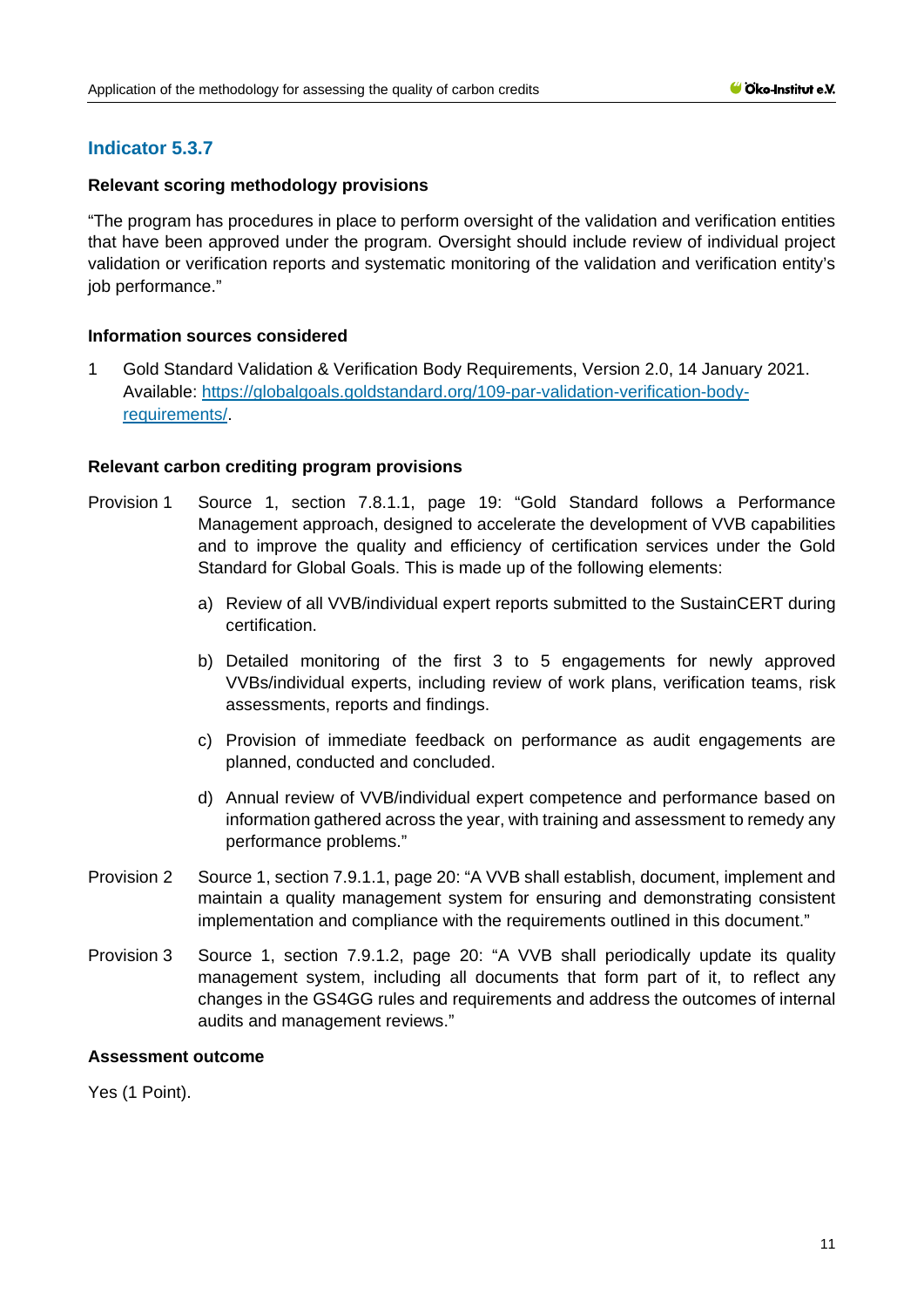### **Justification of assessment**

Provisions 1 to 3 identify that the Gold Standard conducts oversight of its VVB entities. The indicator is therefore fulfilled.

## **Indicator 5.3.8**

### **Relevant scoring methodology provisions**

"The program has procedures in place for reporting identified non-compliances to the validation and verification entity and its accreditation body(ies)."

### **Information sources considered**

1 Gold Standard Validation & Verification Body Requirements, Version 2.0, 14 January 2021. Available: [https://globalgoals.goldstandard.org/109-par-validation-verification-body](https://globalgoals.goldstandard.org/109-par-validation-verification-body-requirements/)[requirements/.](https://globalgoals.goldstandard.org/109-par-validation-verification-body-requirements/)

### **Relevant carbon crediting program provisions**

- Provision 1 Source 1, section 7.8.1.1, page 19: "Gold Standard follows a Performance Management approach, designed to accelerate the development of VVB capabilities and to improve the quality and efficiency of certification services under the Gold Standard for Global Goals. This is made up of the following elements:
	- e) Review of all VVB/individual expert reports submitted to the SustainCERT during certification.
	- f) Detailed monitoring of the first 3 to 5 engagements for newly approved VVBs/individual experts, including review of work plans, verification teams, risk assessments, reports and findings.
	- g) Provision of immediate feedback on performance as audit engagements are planned, conducted and concluded.
	- h) Annual review of VVB/individual expert competence and performance based on information gathered across the year, with training and assessment to remedy any performance problems."
- Provision 2 Source 1, section 7.9.1.1, page 20: "A VVB shall establish, document, implement and maintain a quality management system for ensuring and demonstrating consistent implementation and compliance with the requirements outlined in this document."
- Provision 3 Source 1, section 7.9.1.2, page 20: "A VVB shall periodically update its quality management system, including all documents that form part of it, to reflect any changes in the GS4GG rules and requirements and address the outcomes of internal audits and management reviews."

#### **Assessment outcome**

No (0 Points).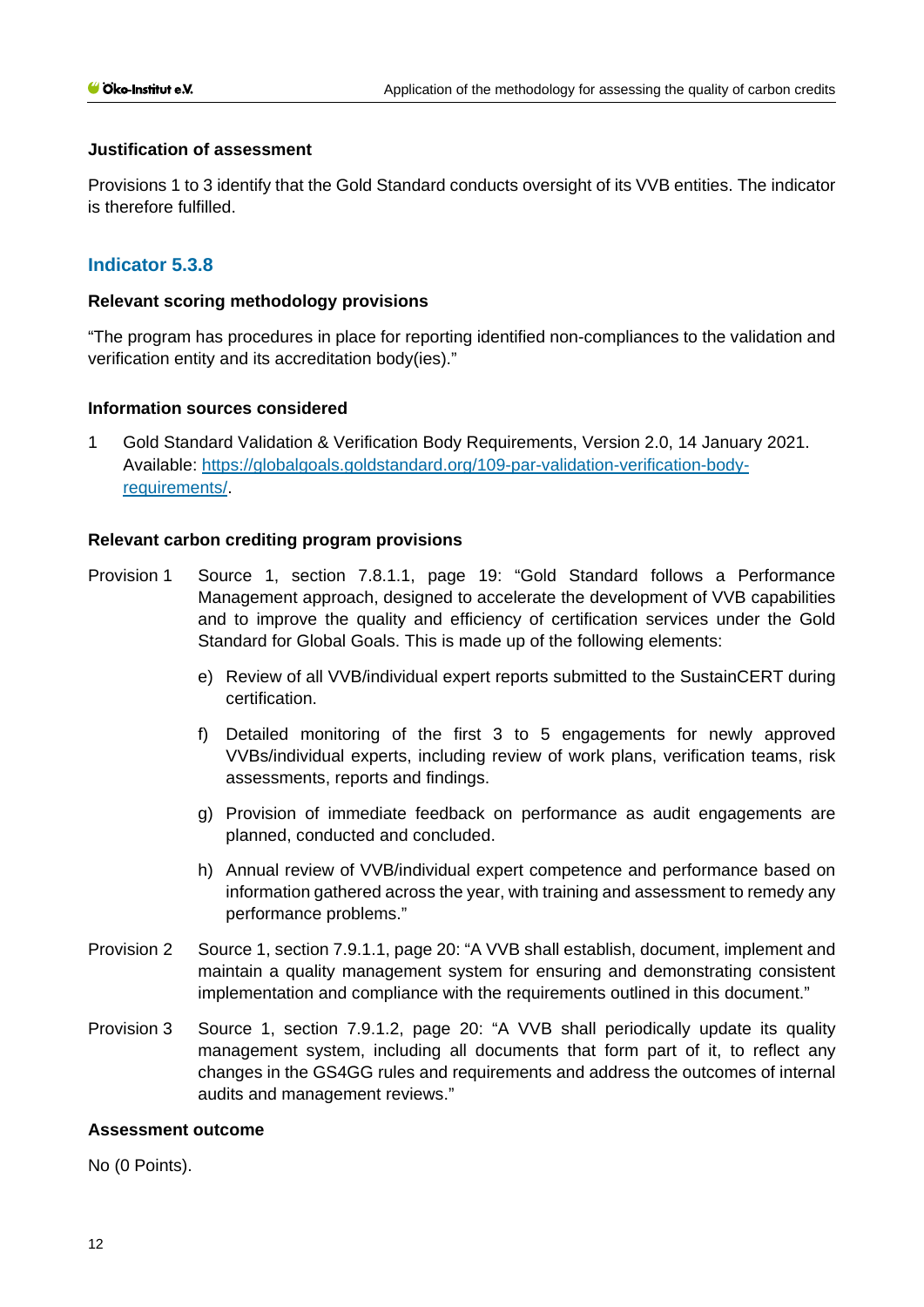## **Justification of assessment**

Provisions 1 to 3 identify that the Gold Standard conducts oversight of its VVB entities. However, no provisions could be identified that issues with VVBs must be reported to the relevant accreditation bodies. The indicator is therefore not fulfilled.

# **Indicator 5.3.9**

## **Relevant scoring methodology provisions**

"The accreditation bodies recognized by the carbon crediting program, or the carbon crediting program if it itself accredits validation and verification entities, have monitoring procedures in place to regularly assess the performance of validation and verification entities in providing auditing services to the relevant carbon crediting program (e.g. through regular accreditation surveillance, requirements for re-accreditation)."

## **Information sources considered**

- 1 Decision 3/CMP.1: Modalities and procedures for a clean development mechanism as defined in Article 12 of the Kyoto Protocol. ANNEX Modalities and procedures for a clean development mechanism. 30 March 2006. Available: [https://cdm.unfccc.int/Reference/COPMOP/08a01\\_abbr.pdf.](https://cdm.unfccc.int/Reference/COPMOP/08a01_abbr.pdf)
- 2 Procedure: Performance monitoring of designated operational entities. CDM-EB58-A01- PROC, Version 4.0, 12 June 2020. Available: [https://cdm.unfccc.int/sunsetcms/storage/contents/stored-file-](https://cdm.unfccc.int/sunsetcms/storage/contents/stored-file-20200617103751365/Accr_proc02.pdf)[20200617103751365/Accr\\_proc02.pdf.](https://cdm.unfccc.int/sunsetcms/storage/contents/stored-file-20200617103751365/Accr_proc02.pdf)
- 3 ANSI program website [\(https://anab.ansi.org/greenhouse-gas-validation-verification/how-to](https://anab.ansi.org/greenhouse-gas-validation-verification/how-to-apply)[apply\)](https://anab.ansi.org/greenhouse-gas-validation-verification/how-to-apply), last accessed on 21 July 2021.
- 4 Accreditation Policy for ANAB Greenhouse Gas Validation / Verification Body Accreditation Program. PUBLIC POLICY GHG-PL-701, Revision 3, 4 March 2021. Available: [https://anabpd.ansi.org/Accreditation/environmental/greenhouse-gas-validation](https://anabpd.ansi.org/Accreditation/environmental/greenhouse-gas-validation-verification/DocumentDetail?DRId=119)[verification/DocumentDetail?DRId=119.](https://anabpd.ansi.org/Accreditation/environmental/greenhouse-gas-validation-verification/DocumentDetail?DRId=119)
- 5 General requirements for FCS accredited certification bodies, v(4-0), FSC-STD-20-001 V4- 0EN, 9 November 2015. Available: [https://fsc.org/en/document](https://fsc.org/en/document-centre/documents/resource/280)[centre/documents/resource/280.](https://fsc.org/en/document-centre/documents/resource/280)
- 6 Gold Standard Validation/Verification Body Requirements, Version 2.0, Publication Date 14/01/2021. Available: [https://globalgoals.goldstandard.org/109-par-validation-verification](https://globalgoals.goldstandard.org/109-par-validation-verification-body-requirements/)[body-requirements/](https://globalgoals.goldstandard.org/109-par-validation-verification-body-requirements/)

- Provision 1 Source 1, paragraph 20, page 11: "The Executive Board shall:
	- (a) Accredit operational entities which meet the accreditation standards contained in appendix A below;
	- (b) Recommend the designation of operational entities to the COP/MOP;
	- (c) Maintain a publicly available list of all designated operational entities;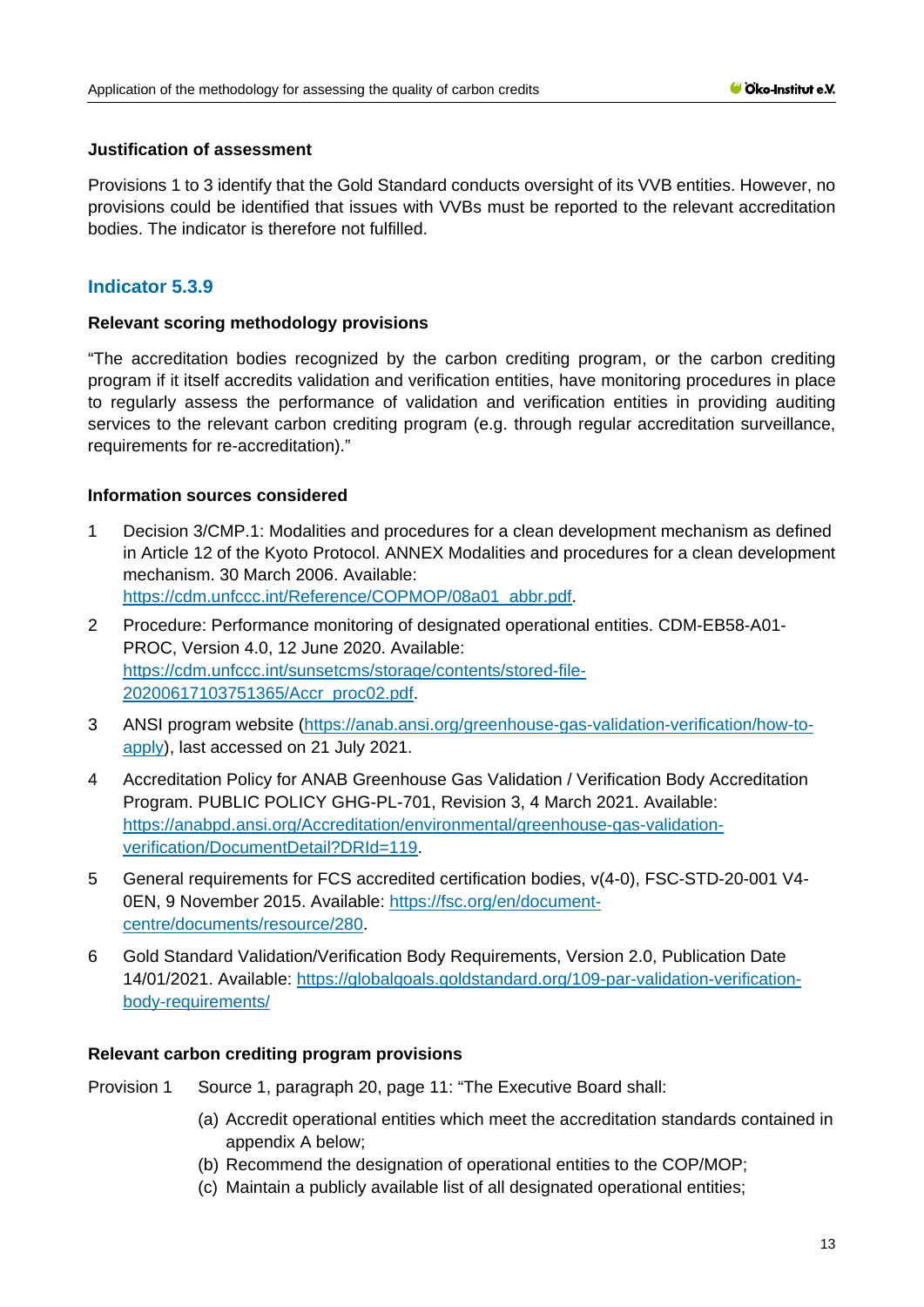- (d) Review whether each designated operational entity continues to comply with the accreditation standards contained in appendix A below and on this basis confirm whether to reaccredit each operational entity every three years;
- (e) Conduct spot-checking at any time and, on the basis of the results, decide to conduct the above-mentioned review, if warranted."
- Provision 2 Source 2, paragraph 5, page 4: "This procedure is not intended to provide for comparative ranking of DOEs, but to indicate the level of performance and compliance of individual DOEs with the CDM requirements. Its implementation should be complemented with system-wide analysis and improvement."
- Provision 3 Source 3: "Surveillance: Surveillance of accredited V/VBs provides confidence about the full implementation and effectiveness of the V/VBs system. The intent of regular surveillance is to assure stakeholders of the quality of the services provided. Surveillance occurs every year annually at the date of initial accreditation."
- Provision 4 Source 4, clause 10.1: "GHG Program operates based on a 5-year cycle. Therefore, reassessment activities shall be conducted during year 5 of the V/VB's accreditation in accordance with the GHG Program procedures. Reassessment shall proceed similar to initial assessment except that experience gained during previous assessments shall be taken into account."
- Provision 5 Source 4, clause 10.2: "Surveillance assessment on accredited V/VBs shall be conducted every year in accordance with the GHG Program procedures other than the years during which the V/VB undergoes reassessment per clause 10.1. The purpose of surveillance assessments is to monitor the continued conformance of accredited V/VBs with the international standards, appropriate guidance documents and ANAB policies and procedures."
- Provision 6 Source 4, clause 10.3: "Surveillance assessment shall be less comprehensive than initial assessments and reassessments but shall include document review, onsite assessment and at least one witness assessment. Specific number of witness assessments and sites to be visited shall be determined by ANAB staff in consultation with technical assessor(s) if necessary. Surveillance onsite assessments shall be planned taking into account other surveillance activities."
- Provision 7 Source 4, clause 10.4: "All V/VB premises from which one or more key activities are performed shall be assessed at least once within the accreditation cycle."
- Provision 8 Source 5, section 4.7.2, page 36: "Surveillance evaluations of FSC clients shall take place at least once per calendar year and additionally for chain of custody audits not later than fifteen (15) months after the last audit and may be more frequent depending on factors such as:
	- a) the scale of the operation (e.g. the area of an management unit, the quantity of production in the case of a manufacturer, or the value and/or volume turnover in the case of a trader);
	- b) the intensity of resource management in the case of a management unit (e.g. the frequency and level of timber harvest);
	- c) the complexity of the management system (e.g. the chain of custody control system);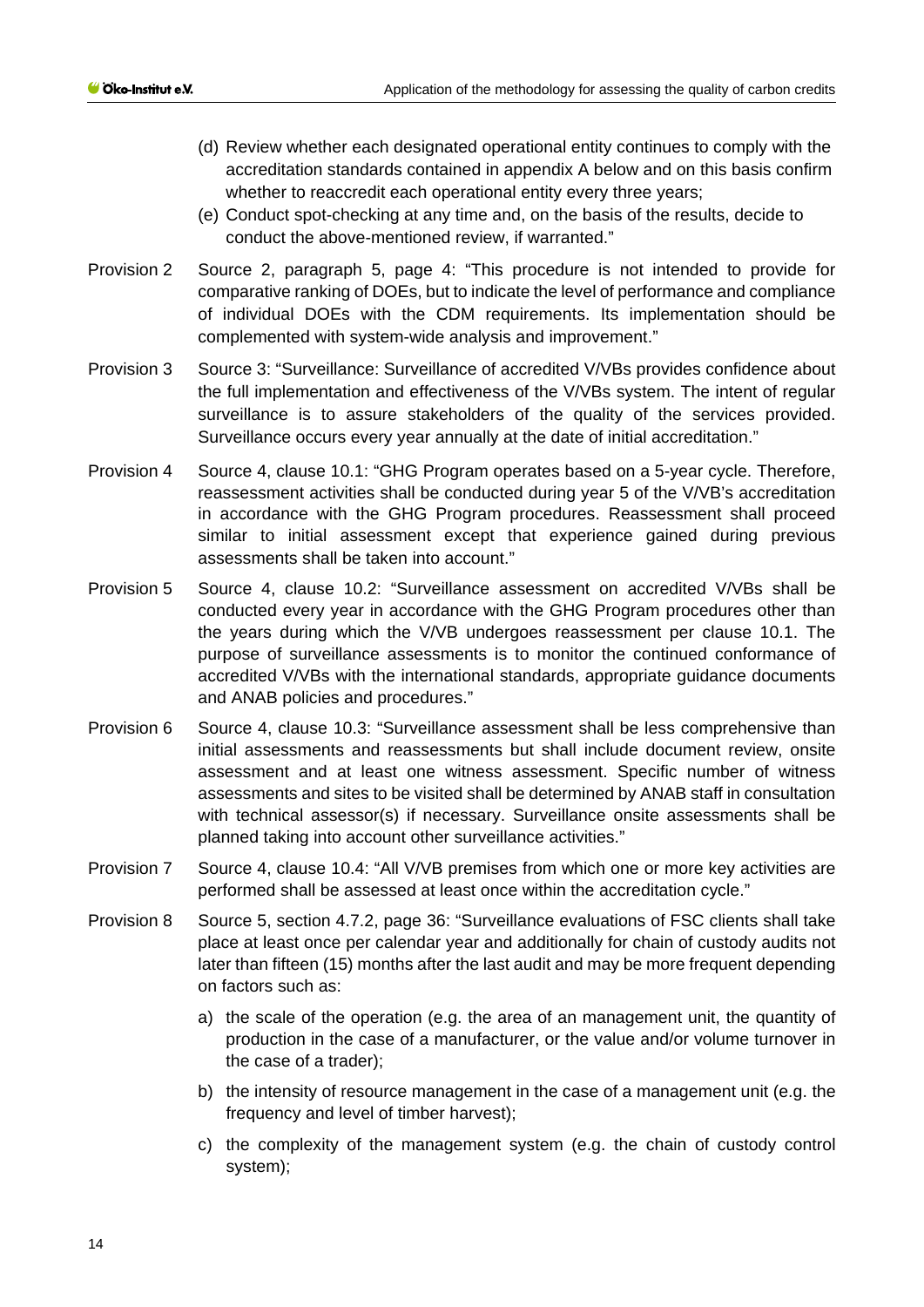- d) results of risk assessment in the case of group certification;
- e) the ecological or social sensitivity of the resource base to management intervention;
- f) the experience and track record of the operators involved (managers and personnel, contractors);
- g) the number and nature of any nonconformities identified by the certification body;
- h) the number and nature of any complaints submitted by stakeholders.

NOTE: FSC and ASI reserve the right to request higher surveillance frequencies from certification bodies for certain geographical areas or certification services that are deemed "challenging" or are linked to "high" or "specified risk" as the result of an internal risk assessment."

- Provision 9 Source 5, section 4.7.2, page 36: "The certification body shall assign one (1) or more person(s) to make the certification decision to continue, suspend or withdraw certification based on information collected from surveillance activities and their review."
- Provision 10 Source 5, section 4.7.3, page 36: "The occurrence of five (5) or more major nonconformities in a surveillance audit shall be considered as a breakdown of the clients' management system and certification shall be suspended within ten (10) days of the certification decision being taken."
- Provision 11 Source 5, section 4.7.4, page 36: "The certification body shall suspend certification at latest three (3) months after the closing meeting of a surveillance audit, if a certification decision to maintain the certification cannot be taken due to circumstances beyond the control of the certification body.

NOTE: Circumstances beyond the control of the certification body may include, but are not limited to, the client or other parties preventing the use of audit findings and/ or the delayed or declined acceptance of audit findings or the audit report by the client."

- Provision 12 Source 5, section 4.7.5, page 37: "The maximum period that certification may remain suspended is twelve (12) months (upon justification and at the discretion of the certification body the timeline may be increased to eighteen (18) months to allow the client to correct nonconformities). After this period, the certification shall be withdrawn, unless all major nonconformities have been successfully corrected and a surveillance audit was conducted in case the timeline of suspension exceeded twelve (12) months."
- Provision 13 Source 5, section 4.7.6, page 37: "The certification body shall record the certification decision to maintain certification for each surveillance evaluation."
- Provision 14 Source 6, section 7.8.1.1, page 19: "Gold Standard follows a Performance Management approach, designed to accelerate the development of VVB capabilities and to improve the quality and efficiency of certification services under the Gold Standard for Global Goals. This is made up of the following elements:
	- a) Review of all VVB/individual expert reports submitted to the SustainCERT during certification.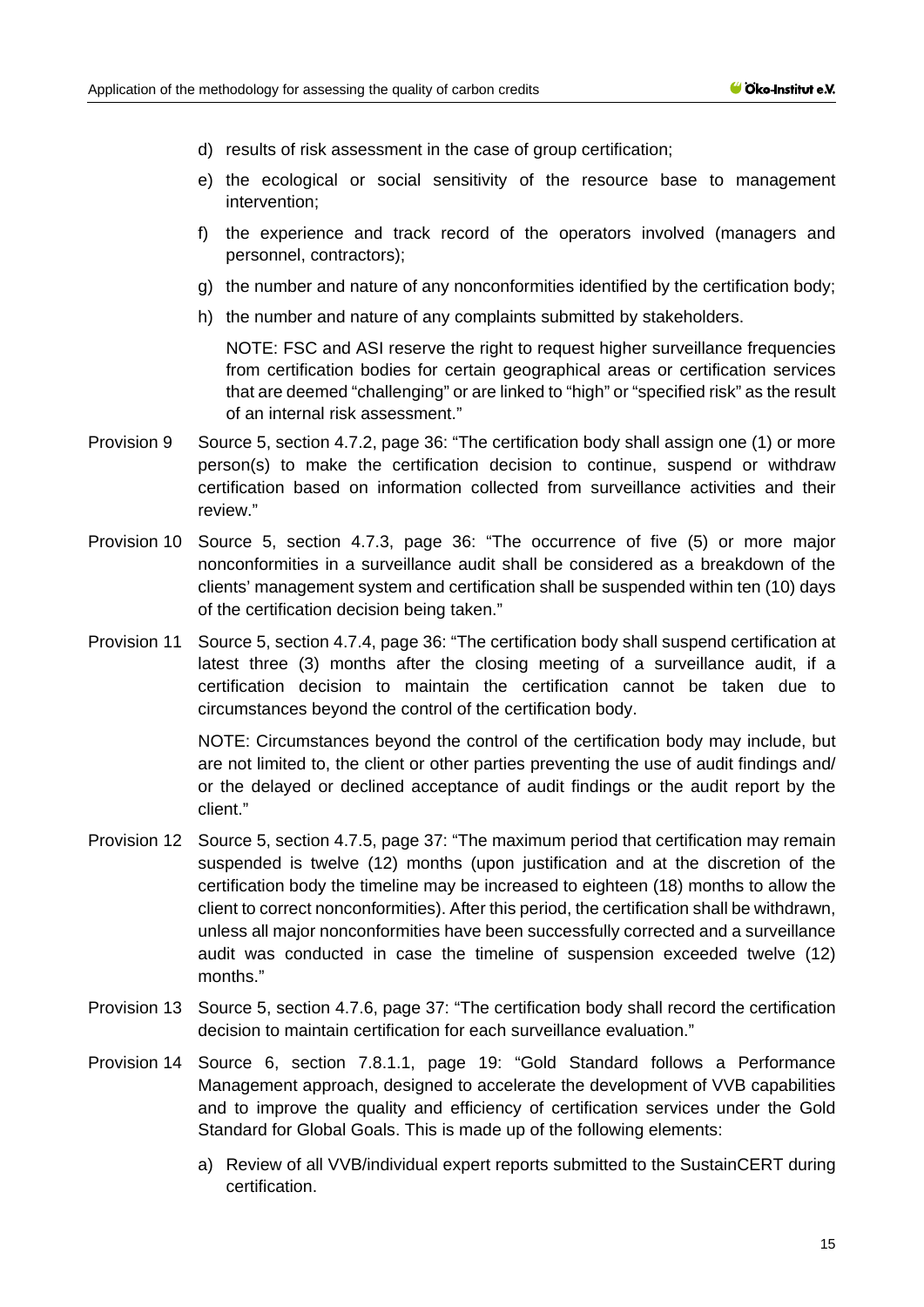- b) Detailed monitoring of the first 3 to 5 engagements for newly approved VVBs/individual experts, including review of work plans, verification teams, risk assessments, reports and findings.
- c) Provision of immediate feedback on performance as audit engagements are planned, conducted and concluded.
- d) Annual review of VVB/individual expert competence and performance based on information gathered across the year, with training and assessment to remedy any performance problems."

### **Assessment outcome**

No (0 Points).

## **Justification of assessment**

The CDM Executive Board is one of the eligible accreditation bodies under the GS. The CDM has procedures in place to regularly assess the performance of its accredited validation and verification entities. These assessments, however, only cover the performance of accredited entities with regard to their auditing functions under the CDM not the Gold Standard program (Provision 1 and Provision 2). The performance of these entities for GS auditing work is evaluated by the GS (Provision 14). The feedback loop here is convoluted as the entity providing accreditation to CDM DOEs (the Executive Board) is not the entity conducting monitoring and oversight of DOEs conducting auditing within the GS program which undermines the effectiveness of the monitoring. Besides the CDM Executive Board, Active VVBs accredited through ANSI-GS have appropriate procedures in place to periodically assess the performance of validation and verification bodies (Provision 3 to Provision 7). The General requirements for FCS accredited certification bodies also contain accreditation surveillance provisions (Provision 8 to Provision 13). The indicator is not fulfilled due to the CDM DOE's whose Gold Standard auditing activities are not monitored by their accreditation body.

## **Indicator 5.3.10**

## **Relevant scoring methodology provisions**

"The program has procedures in place for program personnel to perform their own quality control reviews of individual projects seeking registration and carbon credit issuance requests. Examples of quality control reviews of project compliance may include desk reviews of submitted project documentation, interviews with project owners, and/or in-person site visits."

## **Information sources considered**

1 Gold Standard Validation & Verification Body Requirements, Version 2.0, 14 January 2021. Available: [https://globalgoals.goldstandard.org/109-par-validation-verification-body](https://globalgoals.goldstandard.org/109-par-validation-verification-body-requirements/)[requirements/.](https://globalgoals.goldstandard.org/109-par-validation-verification-body-requirements/)

#### **Relevant carbon crediting program provisions**

Provision 1 Source 1, section 7.7.1.1, page 17: "A VVB shall establish, document, implement and maintain a procedure for evaluating its validation and/or verification/certification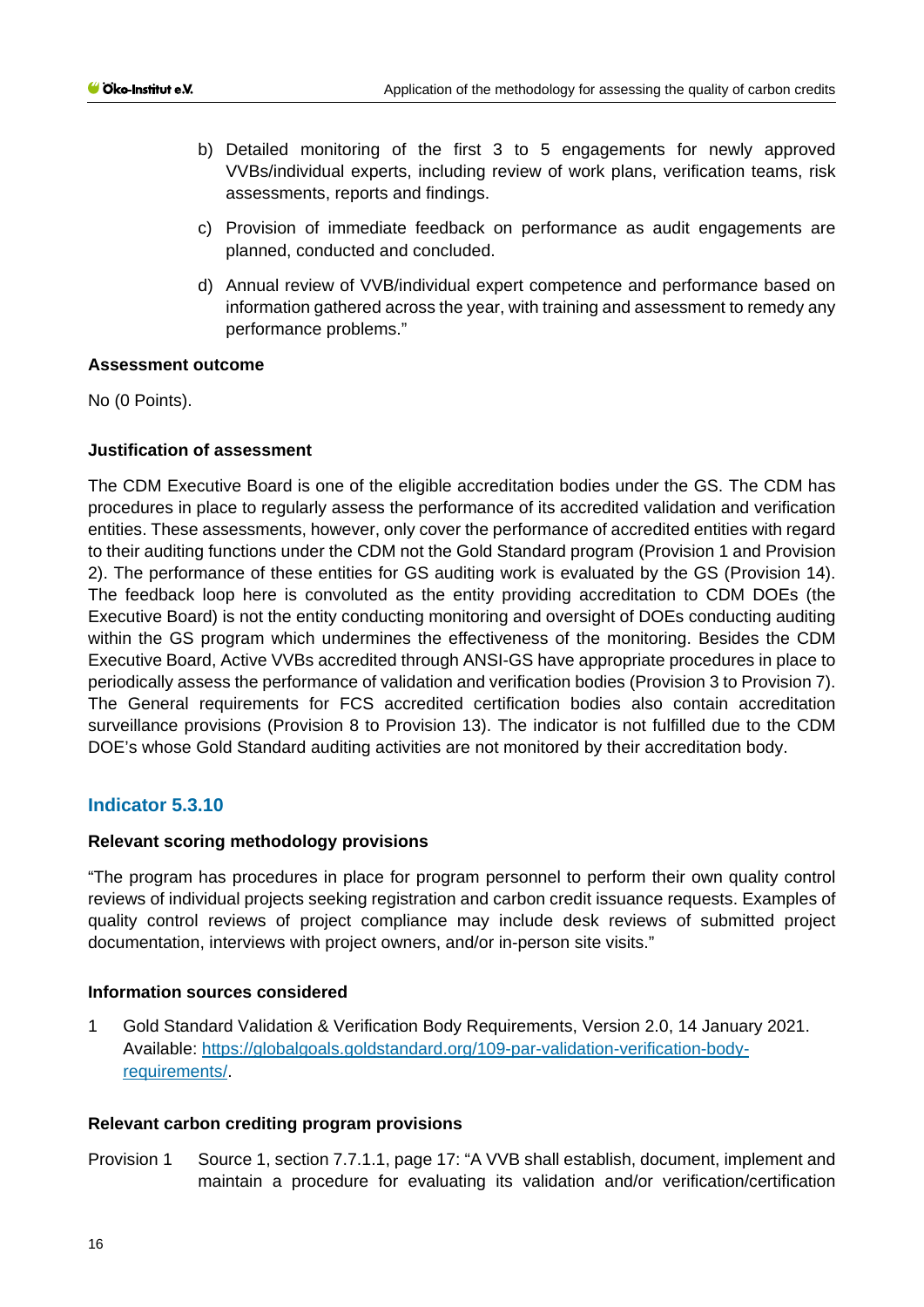personnel, for demonstrating that they have appropriate competence and meet applicable requirements as well as for qualifying and authorising them before they perform validation and/or verification/certification activities."

- Provision 2 Source 1, section 7.7.1.2, page 17: "The procedure referred to in paragraph 7.7.1.1 above shall:
	- a. Include the consideration of the competence criteria, as determined above, and the competence requirements in this Standard;
	- b. Address the qualification of personnel
		- i. For all functions in validation and/or verification/certification activities, i.e. validator, verifier, team leader, technical expert, and technical reviewer;
		- ii. in all technical areas in which the VVB intends to operate or operates, within all sectoral scopes for which the VVB has applied for approval or has been approved;
	- c. Ensure that records of the evaluation-demonstration-qualification-authorisation process are retained"
- Provision 3 Source 1, section 7.7.1.3, page 17: "The VVB shall evaluate and demonstrate competence of its personnel through the following methods, generating objective records how competence was evaluated under each method:
	- a. Review of personnel records, mentoring or training; and
	- b. An examination."
- Provision 4 Source 1, section 7.7.1.4, page 17: "The review of personnel records shall include, but is not limited to, the review of curriculum vitae detailing work experience and education."
- Provision 5 Source 1, section 7.7.1.5, page 18: "Mentoring activities shall be specific to the relevant function and/or technical area and shall cover the entire spectrum of responsibilities of the relevant function and/or technical area."
- Provision 6 Source 1, section 7.7.1.6, page 18: "Training programmes shall be designed so as to cover the required knowledge and skills and shall comply with the requirements contained in paragraphs below."
- Provision 7 Source 1, section 7.8.1.1, page 19: "Gold Standard follows a Performance Management approach, designed to accelerate the development of VVB capabilities and to improve the quality and efficiency of certification services under the Gold Standard for Global Goals. This is made up of the following elements:
	- a. Review of all VVB/individual expert reports submitted to the SustainCERT during certification.
	- b. Detailed monitoring of the first 3 to 5 engagements for newly approved VVBs/individual experts, including review of work plans, verification teams, risk assessments, reports and findings.
	- c. Provision of immediate feedback on performance as audit engagements are planned, conducted and concluded.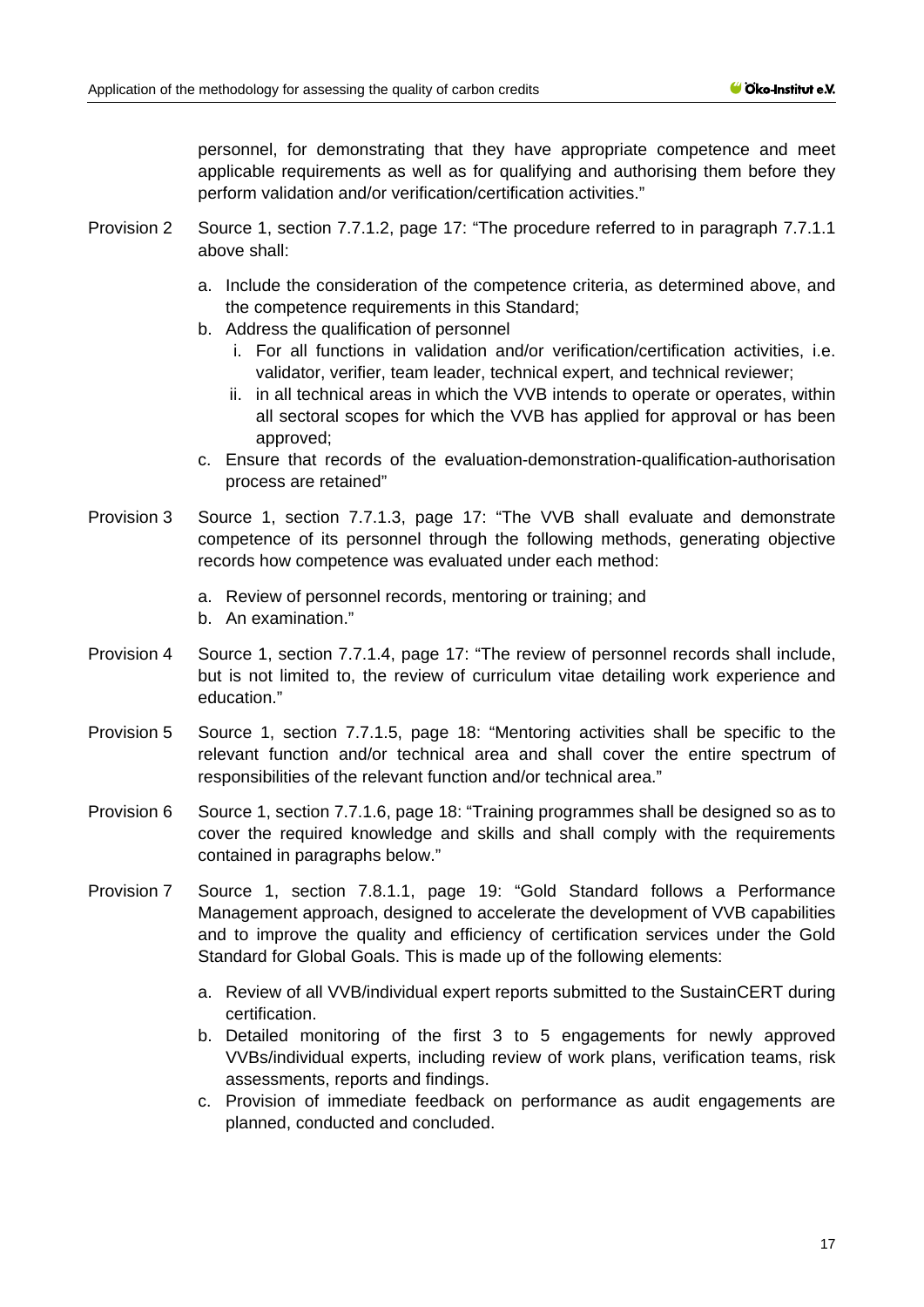- d. Annual review of VVB/individual expert competence and performance based on information gathered across the year, with training and assessment to remedy any performance problems"
- Provision 8 Source 1, section 7.8.1.3, page 19: "A VVB shall establish, document, implement and maintain a procedure for monitoring the performance of its validation and/or verification/certification personnel to ensure appropriate performance and that their competence is maintained."
- Provision 9 Source 1, section 7.9.1.1, page 20: "A VVB shall establish, document, implement and maintain a quality management system for ensuring and demonstrating consistent implementation and compliance with the requirements outlined in this document."
- Provision 10 Source 1, section 7.9.1.2, page 20: "A VVB shall periodically update its quality management system, including all documents that form part of it, to reflect any changes in the GS4GG rules and requirements and address the outcomes of internal audits and management reviews."
- Provision 11 Source 1, section 8.5.5.1, page 24: "A VVB shall establish, document, implement and maintain a procedure for conducting internal audits of its GS4GG validation and verification/certification functions and those of its outsourced entities in order to verify whether its quality management system is effective and ensure that its operations continue to comply with the GS4GG requirements and its own documented policies and procedures."

## **Assessment outcome**

Yes (1 Point).

#### **Justification of assessment**

The above documentation clearly specifies that the indicator is fulfilled.

# **Indicator 5.3.11**

#### **Relevant scoring methodology provisions**

"The program and/or the accreditation bodies recognized by the program have procedures in place to apply sanctions against validation and verification entities in cases of performance issues, including suspension or increased oversight (e.g., spot checks). Sanctions could be in response to accreditation lapses or other non-compliances identified by the program."

#### **Information sources considered**

- 1 Gold Standard Validation & Verification Body Requirements, Version 2.0, 14 January 2021. Available: [https://globalgoals.goldstandard.org/109-par-validation-verification-body](https://globalgoals.goldstandard.org/109-par-validation-verification-body-requirements/)[requirements/.](https://globalgoals.goldstandard.org/109-par-validation-verification-body-requirements/)
- 2 Accreditation Policy for ANAB Greenhouse Gas Validation / Verification Body Accreditation Program. PUBLIC POLICY GHG-PL-701, Revision 3, 4 March 2021. Available: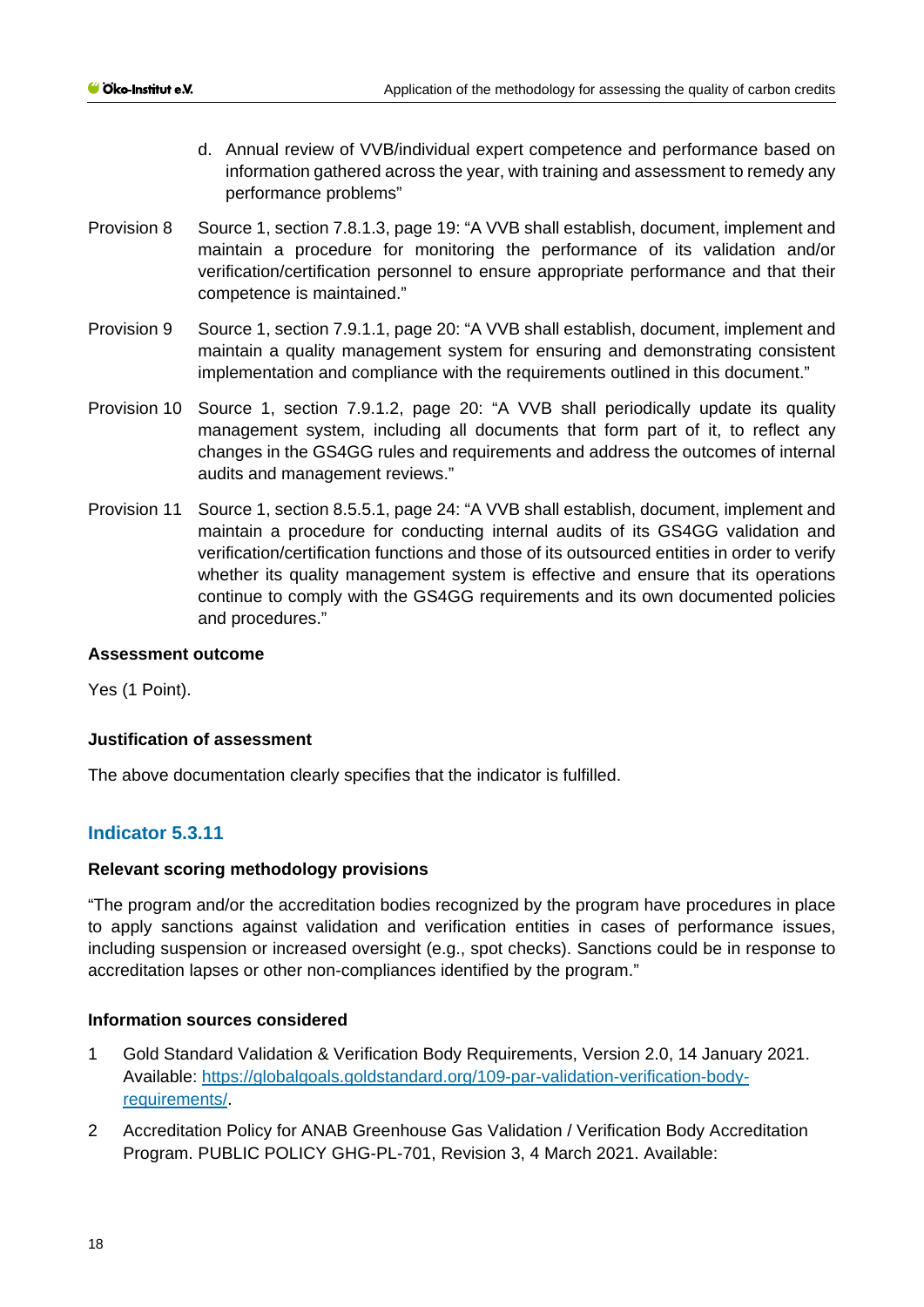[https://anabpd.ansi.org/Accreditation/environmental/greenhouse-gas-validation](https://anabpd.ansi.org/Accreditation/environmental/greenhouse-gas-validation-verification/DocumentDetail?DRId=119)[verification/DocumentDetail?DRId=119.](https://anabpd.ansi.org/Accreditation/environmental/greenhouse-gas-validation-verification/DocumentDetail?DRId=119)

3 General requirements for FCS accredited certification bodies, v(4-0), FSC-STD-20-001 V4- 0EN, 9 November 2015. Available: [https://fsc.org/en/document](https://fsc.org/en/document-centre/documents/resource/280)[centre/documents/resource/280.](https://fsc.org/en/document-centre/documents/resource/280)

- Provision 1 Source 1, section 7.8.1.2, page 19: "Persistent and/or serious problems with the performance of a GS VVB/individual expert may result in the Gold Standard revoking the VVB's/individual expert's approval or refusing their re-approval."
- Provision 2 Source 1, section 7.8.1.5, page 19-20: "Where there is evidence that a VVB intentionally provided false information, intentionally omitted to provide information that should have been provided, or deliberately violated any approval requirement, or performs poorly on regular basis, SustainCERT shall promptly submit a draft assessment report. The Gold Standard Secretariat will assess and decide whether to recommend that the TAC suspend or withdraw the approval of the VVB. At this stage, the Secretariat may request the VVB to provide information relating to the alleged conduct."
- Provision 3 Source 1, section 9.4.9.1, page 32: "The Gold Standard may review and, for good cause, including any violation or any similar action in an analogous GHG system, modify, suspend, or revoke approved GS status granted to the VVB. The Gold Standard shall not revoke the approval status without offering GS-VVB an opportunity for presenting clarification."
- Provision 4 Source 1, section 9.4.9.2, page 32: "During suspension or revocation proceedings, the GS-VVB may not continue to provide validation/verification services."
- Provision 5 Source 1, section 9.4.9.3, page 32: "Within 30 days of suspension or revocation of Gold Standard approval, a GS-VVB must notify all stakeholders; including project developers for whom it is provided validation/verification services or has provided validation/verification services within the past 6 months of its suspension or revocation of Gold Standard approval. The notification shall also include information on the course of action to conclude outstanding validations/verifications as agreed with Gold Standard."
- Provision 6 Source 2, clause 11.1: "The V/VB may apply to request extension of the scope of ANAB accreditation. ANAB shall conduct due assessment based on the requirements of the new scope(s) which may include an onsite assessment."
- Provision 7 Source 2, clause 11.2: "Decision on extension of scope of accreditation shall be made by the GVAC in accordance with GHG Program procedures once the V/VB has satisfactorily closed all the NCRs related to the new scopes and paid all the fees related to scope extension."
- Provision 8 Source 2, clause 11.3: "Based on GHG Program procedures, accreditation of the V/VB may be reduced, suspended, or withdrawn by the GVAC for a persistent failure of the accredited V/VB to abide by relevant standards and ANAB policies and procedures."